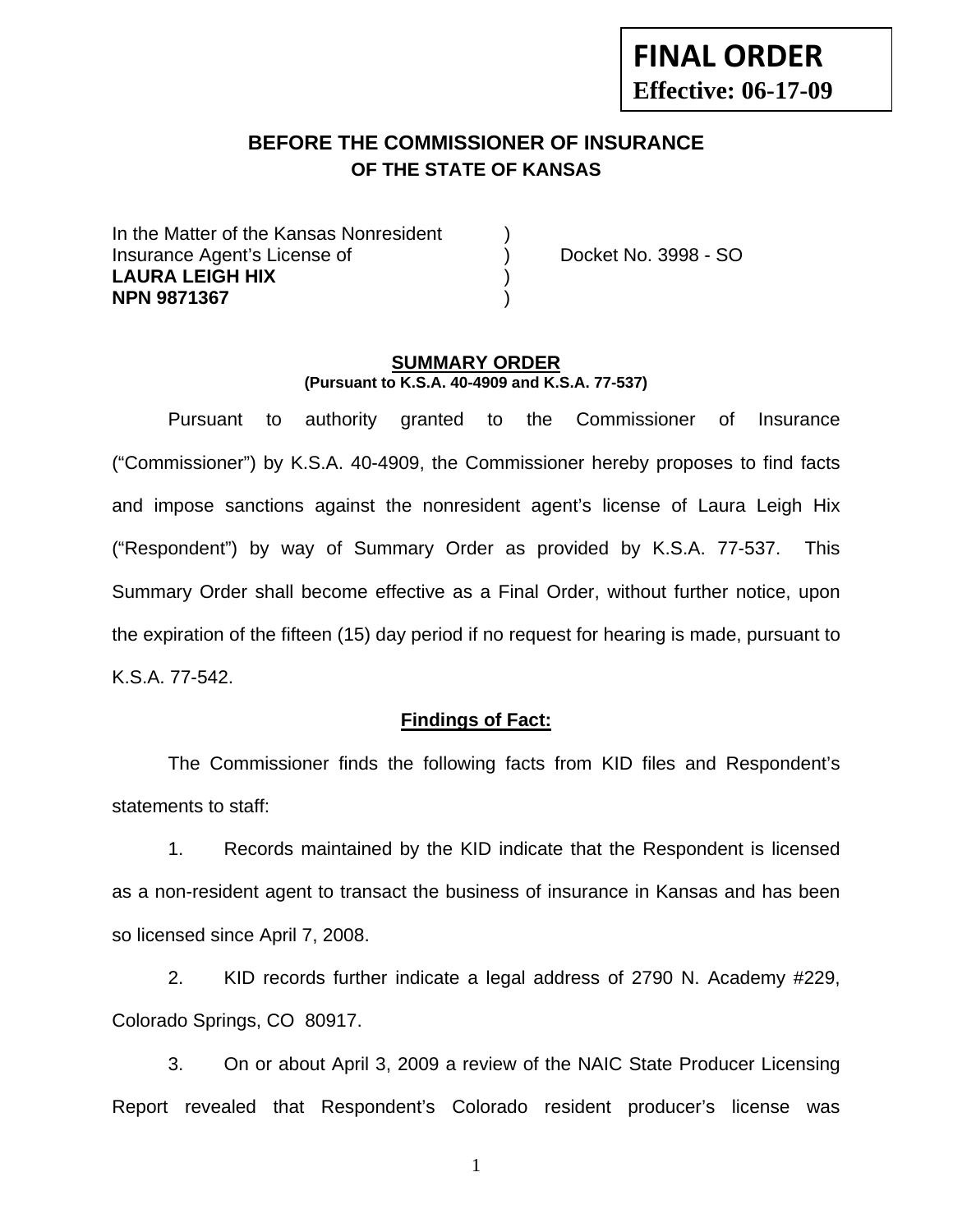suspended, effective January 29, 2009. The suspension was for violation of "Unfair

Insurance Practices Act," and "Late Or Incomplete Response, Demonstrated Lack of

Fitness Or Trustworthiness and Employed Unlicensed Individuals."

4. Respondent has failed to report the discipline on his license to KID.

### **Applicable Law**

5. K.S.A. 40-4909(a) provides, in relevant part:

"The commissioner may deny, suspend, revoke or refuse renewal of any license issued under this act if the commissioner finds that the applicant or license holder has:

- (2) Violated:
	- (A) Any provision of chapter 40 of the Kansas Statutes Annotated, and amendments thereto, or any rule and regulation promulgated hereunder
- (8) Used any fraudulent, coercive, or dishonest practice, or demonstrated any incompetence, untrustworthiness, or financial irresponsibility in the conduct of business in this state or elsewhere. . .."

 6. The Commissioner may revoke any license issued under the Insurance Agents Licensing Act if the Commissioner finds that the interests of the insurer or the insurable interests of the public are not properly served under such license. K.S.A. 40- 4909(b).

7. A producer must inform the Commissioner of Insurance within 30 days of

any discipline against a producer's license. K.A.R. 40-7-9(a).

#### **Conclusions of Law**

 8. The Commissioner has jurisdiction over Respondent as well as the subject matter of this proceeding, and such proceeding is held in the public interest. The Commissioner finds, based on the facts contained in paragraphs 3 and 4, that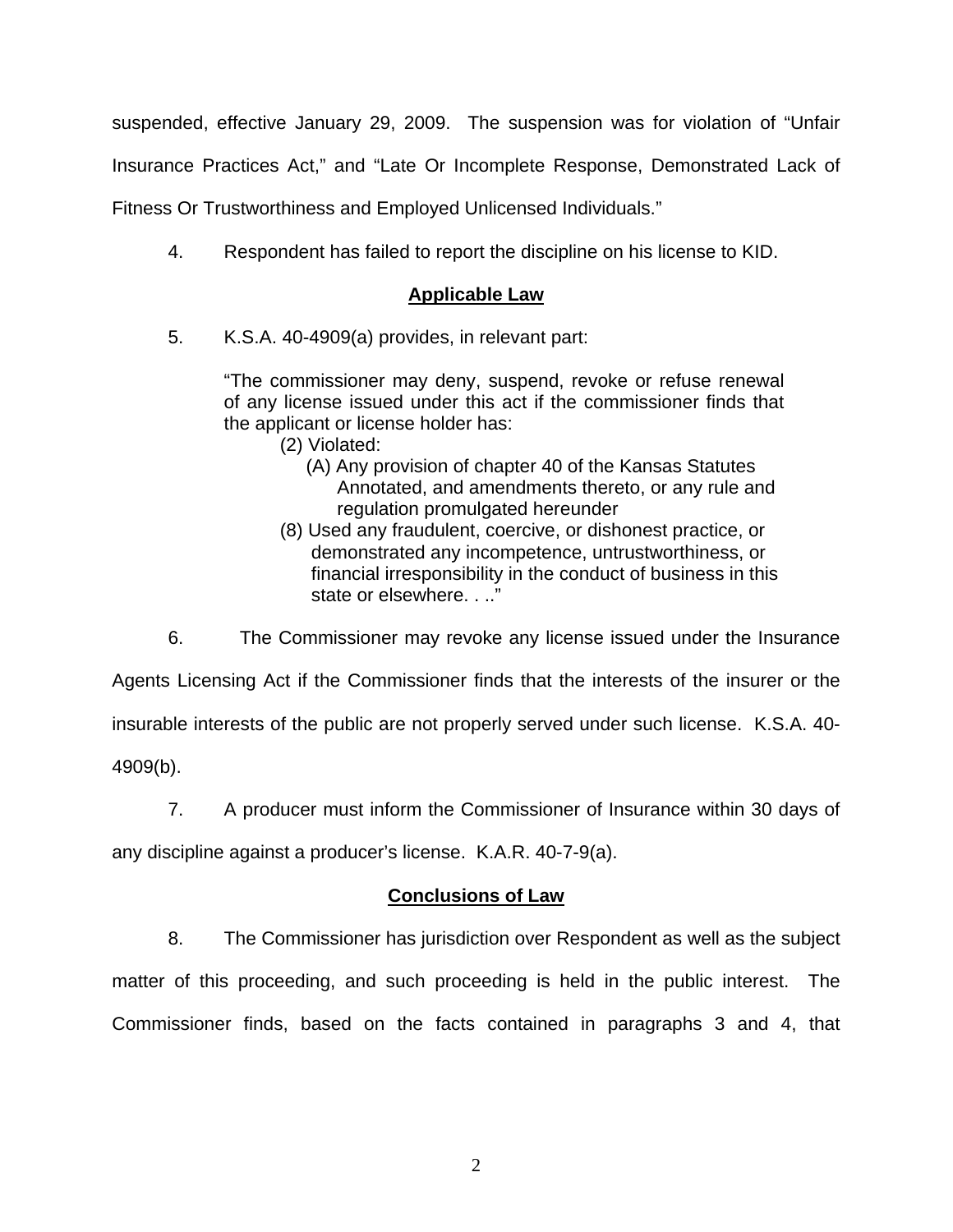Respondent has demonstrated incompetence, untrustworthiness, or financial irresponsibility in the conduct of business.

 9. Based on the Respondent's discipline and failure to report the discipline, the Commissioner concludes that sufficient grounds exist for the revocation of Respondent's insurance agent's license pursuant to K.S.A. 40-4909(b) because such license is not properly serving the interests of the insurer and the insurable interests of the public.

 10. Based on the facts and circumstances set forth herein, it appears that the use of summary proceedings in this matter is appropriate, in accordance with the provisions set forth in K.S.A. 77-537(a), in that the use of summary proceedings does not violate any provision of the law and the protection of the public interest does not require the KID to give notice and opportunity to participate to persons other than Laura Leigh Hix.

# **IT IS THEREFORE ORDERED BY THE COMMISSIONER OF INSURANCE THAT** the Kansas non-resident insurance agent's license of Laura Leigh Hix is hereby **REVOKED. It is further ordered,** that Laura Leigh Hix shall **CEASE and DESIST** from the sale, solicitation, or negotiation of insurance and/or receiving compensation deriving from the sale, solicitation, or negotiation of insurance conducted after the effective date of this order.

3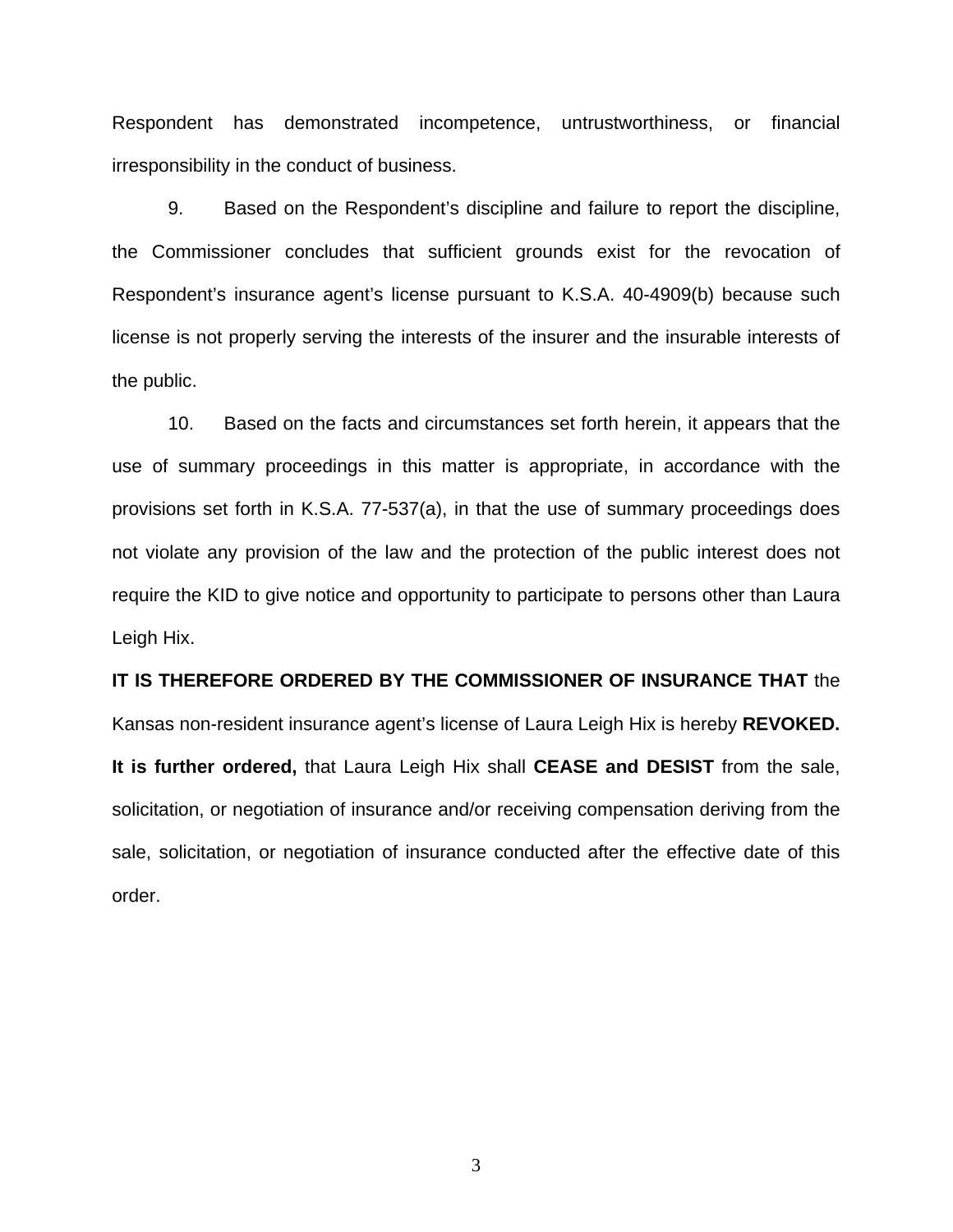#### **NOTICE OF RIGHTS**

(Pursuant to K.S.A. 77-542)

Laura Leigh Hix is entitled to a hearing pursuant to K.S.A. 77-537 and K.S.A. 77- 542, the Kansas Administrative Procedure Act. If Respondent desires a hearing, she must file a written request for a hearing with:

 John W. Campbell, General Counsel Kansas Insurance Department 420 S.W. 9<sup>th</sup> Street Topeka, Kansas 66612

This request must be filed within fifteen (15) days from the date of service of this Order. If Respondent requests a hearing, the Kansas Insurance Department will notify her of the time and place of the hearing and information on procedures, right of representation, and other rights of parties relating to the conduct of the hearing, before commencement of the same.

If a hearing is not requested in the time and manner stated above, this Summary Order shall become effective as a Final Order upon the expiration of time for requesting a hearing, pursuant to K.S.A. 77-613. In the event Respondent files a Petition for Judicial Review, pursuant to K.S.A. §77-613(e), the agency officer to be served on behalf of the Kansas Insurance Department is:

 John W. Campbell, General Counsel Kansas Insurance Department 420 S.W.  $9<sup>th</sup>$  Street Topeka, Kansas 66612